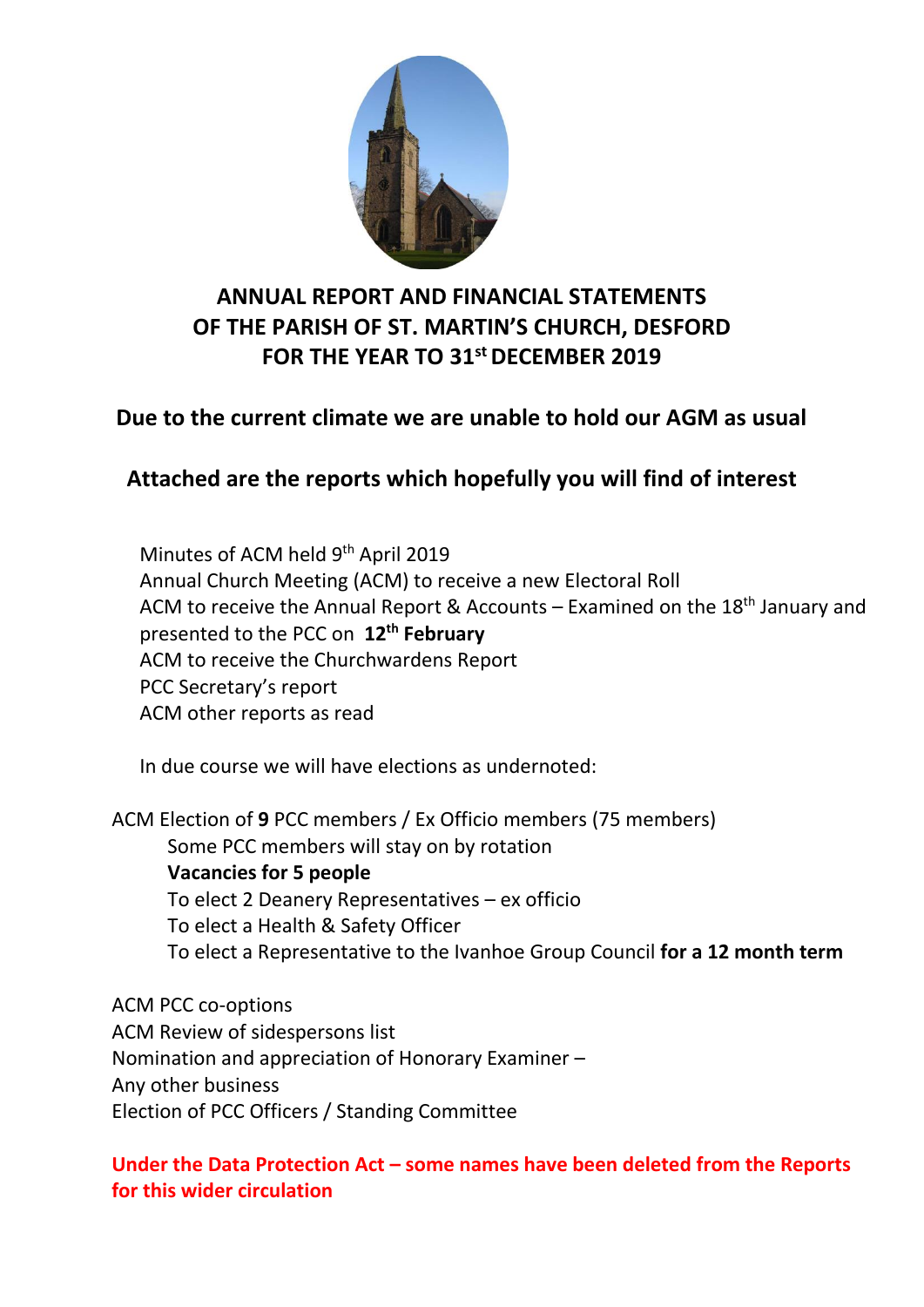## **Annual General Meeting of St Martin's Church Desford, held on 9th April 2019 in the Church of St Martin, Desford from 7.30 pm.**

## **Under the Data Protection Act - Some names have been deleted from the Reports for this wider circulation**

**Attendance:** 28 Church Members –

**Welcome :** Revd. Tom Ringland – Read Hebrews Chapter 12 and conducted prayers.

**1. Apologies:** 7 people.

**2. Minutes of the meeting held on 15th April** Proposed and Seconded– Minutes accepted.

**3. Minutes of an Extraordinary meeting 27th May 2018 at 12.15**pm – Election of Church wardens Nev Hammonds & Mary Collins duly elected. Minutes approved.

#### **4. Matter Arising**: None

**5. Meeting of Parishioners** – Election of 2 churchwardens – 1 Nomination of Mary Collins Proposed Nev Hammonds and Seconded, accepted. Nev Hammonds has agreed to stand for one final year in the absence of any other nominations. In accordance with Church Rules he is required to stand down at the end of the year. Nev Hammonds Proposed and, Seconded and accepted as Churchwarden for a final year.

**6. Receive a new Electoral** Roll – New electoral roll of officer reported that membership has dropped by 30% to 75 members. The number not resident within the Parish included in the electoral roll are 12. Noted that it was typical that on year one of a new Roll numbers dropped.

**7. Receive the Annual Report and Accounts.** Grateful thanks to ourTreasurer for preparing the accounts and the Annual Report. The independent examiner has signed off on the financial statements. A Capital project to the roof at the East End received a grant of £2,747 and VAT of £1,099 has successfully been recovered and has been applied to the Restoration fund. Noted that a large project to update the toilets in the Church Centre has been very successfully completed during the year.

Overview on page 4 tells us that financially, we came in within budget.

Charitable giving was £3,184.14 which has enabled 19 charities to benefit.

Definition of Special Projects fund and Restoration fund was discussed to the satisfaction of the meeting.

**8. Receive the Churchwardens Report** – Report found on page 17. Planned activities to go to a chairs only church and new doors, moving the existing door to the outside and installing an oak framed glass door to the inside entrance of the church, thus enhancing the flexibility and welcome to the church

The Secretary confirmed that Church yard has been inspected for safety during the year including a safety check on the church headstones.

#### **9. Receive PCC Secretary's Report**

Ray commented on diversity and the way we work together as a church. He thanked all those who contribute to the work of the church and to the PCC.

**10. Other Reports** Significant work by Tony & Mick and other members of the Church Centre Committee on managing projects at the Church Centre.

Thanks to the choir, it is recognised that music is a key part of our spirituality.

Thanks to Sue for holding the sidespersons list together.

Beaufort Entertainers - Thanks to Peter Folks and our choir leaders for running this choir and for the contribution it makes to church funds through the concerts.

Coffee & Chat – Continues its success. Latest news is that 30 people attending for the monthly lunch.

Pastoral Group – Grateful thanks to all those involved in caring, the holiday at home has been an enormous success. Bell ringing – Some works needed to the bells and bell stays – financial pressures will mean that the PCC will try and support grant applications lodged by the bell ringers to achieve these repairs.

Clock repairs undertaken and the chiming has been restored so agreed this was money well spent - £172 Vat recovered.

Thursday craft group – Grateful thanks to Jane for putting together the group which has so much fun and for guiding the group towards making a wonderful contribution to our funds with the production of hand made goods.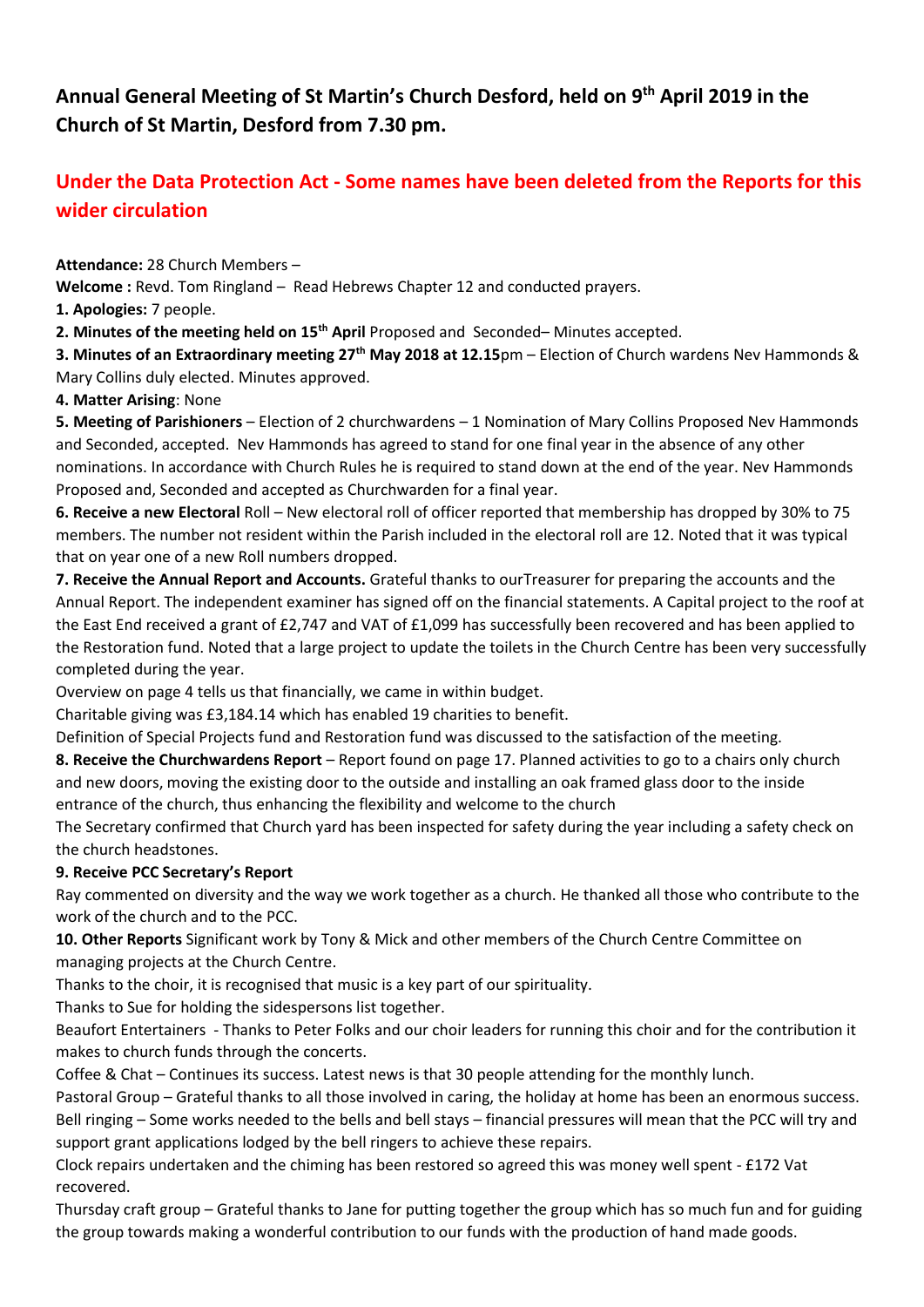Messy Church – Grateful thanks Kay and all those involved in volunteering to keep this group running it has just completed its 6<sup>th</sup> year and attracts a significant congregation each month

Awsome Youff – Grateful thanks to Jane & Ian for taking up the responsibility with notable success.

Web site **-** 250 views per month – Grateful thanks to Paul and to Margaret for diligently updating the Church on line calendar.

Fun Raising – Grateful thanks to Maggie & Pat for holding this group together. There has been an addition of Ray's "Estates "team to manage the heavy duties associated with Christmas Tree Festival and other outdoor events. This has been a great success and Ray Harwood confirmed that 4 of the team do not attend St Martin's but see the need and support us.

**11. Election of PCC Members**. Officially the election of 9 PCC Members for an electoral Roll of 75.

#### Names deleted under Data Protection

3 vacant places on the body of the PCC carried forward. Allowing for the Ex offico places, the PCC comprises 13 people.

**12. Elect a Health and Safety Officer**

Martyn has been a diligent Health & Safety officer and has expressed his desire to continue for a further year. He was Proposed and Seconded and it was agreed that Martyn would continue as Health and Safety Officer.

**13. Ivanhoe Group Representative** – Ray agreed that he would continue for a further year. It was Proposed and Seconded and it was agreed that Ray would continue.

**14. ACM PCC Co-options** – None Required

**15. Review of Sidespersons List** – Grateful thanks to all playing this welcoming role and to Sue for managing the rotas.

**16. Appointment of Independent Examiner** It was Proposed and Seconded for the appointment of Peter for a further year.

**AOB**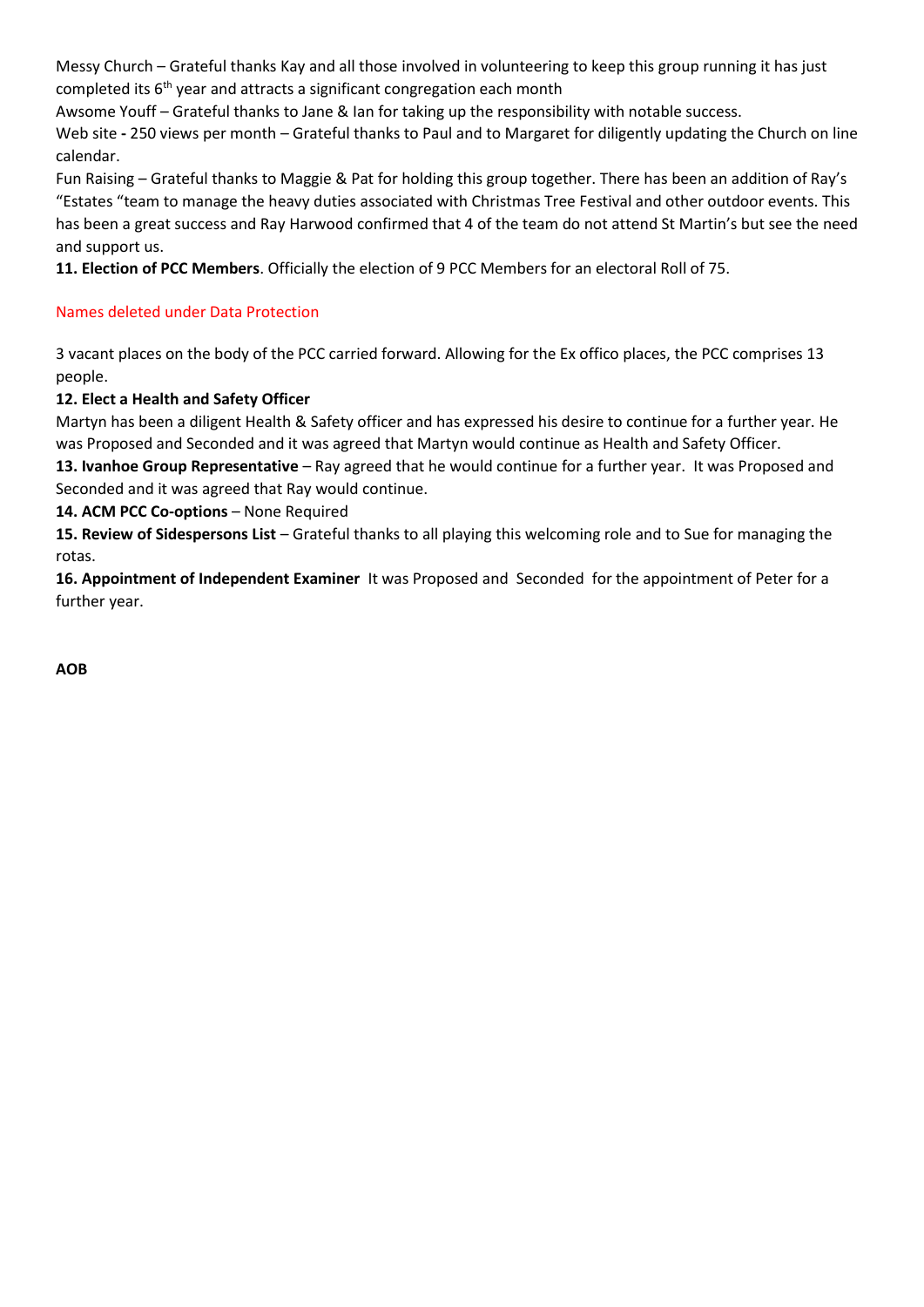# **REPORTS**

## **Ministry Team**

2019 has been a year of many changes for the ministry of the Church. Tom chose to move to parishes new and we wished both him and Bev well in this new challenge. At Desford primary school, Martin Turner the headteacher, chose to retire, meaning that we have had to start building a new relationship with the new head, Colin Wilson. As Colin settles into his new role, the opportunities for assemblies have been limited, but we look forward to working together in the future. It was good to welcome the primary school into St. Martin's for their Christmas services.

During 2019, both Tom and I continued to teach on similar themes as in 2018. We have sought to raise an awareness that the Church exists outside of the bricks and mortar and more recently, the teaching has focussed on the "Everyday Faith" theme that Archbishop Justin is encouraging us to look at how each of us can meet and share with those around us. During the year, both Tom and I continued to meet with the ministers from Groby and Ratby for morning prayer on a Wednesday.

Through this year, we have had nine baptisms, nine funerals and two weddings. Each of these is an opportunity for the Church to engage with the community around us, sharing the Christian message and showing care for them. We need to continue this important ministry. It is pleasing to report that as a joint parish, we currently have more weddings booked for 2020 than either Glenfield & Newtown Linford or Groby & Ratby.

As a Church, we have started to use an online system, created for the Church of England, and offered to us free of charge, to record all the information relating to our occasional offices. From this information, we should be able to hopefully keep in touch with the families better.

During the year, I have managed to take advantage of the Bishops retreat at Launde for a day, and have also expanded my skill base, having been trained as a Youth Mental Health First Aider.

During the time in vacancy, I have been very grateful for the support of the wardens and all who assist in leading worship, working with myself as we organise the service rotas, endeavouring to continue to provide all of our regular services and as they continue to hold the Church together as the people with the legal responsibilities. It has also been good to have the ongoing spiritual support from the Groby team as we met for morning prayer.

Please continue to pray for all of the ministry team **Revd Rob Marsh** 

#### **Electoral Roll - as of 2nd April we have 74 on the Roll**

**4 have been removed (deceased). We remember in our prayers the families of Rose Jackson, Gwen Looker, Norman Williams and Maggie Burton. We also remember Margaret Newton and Lorna Newton – long time supporters of St. Martins.**

**We welcome to our Roll 3 new people (details will be on display in church )**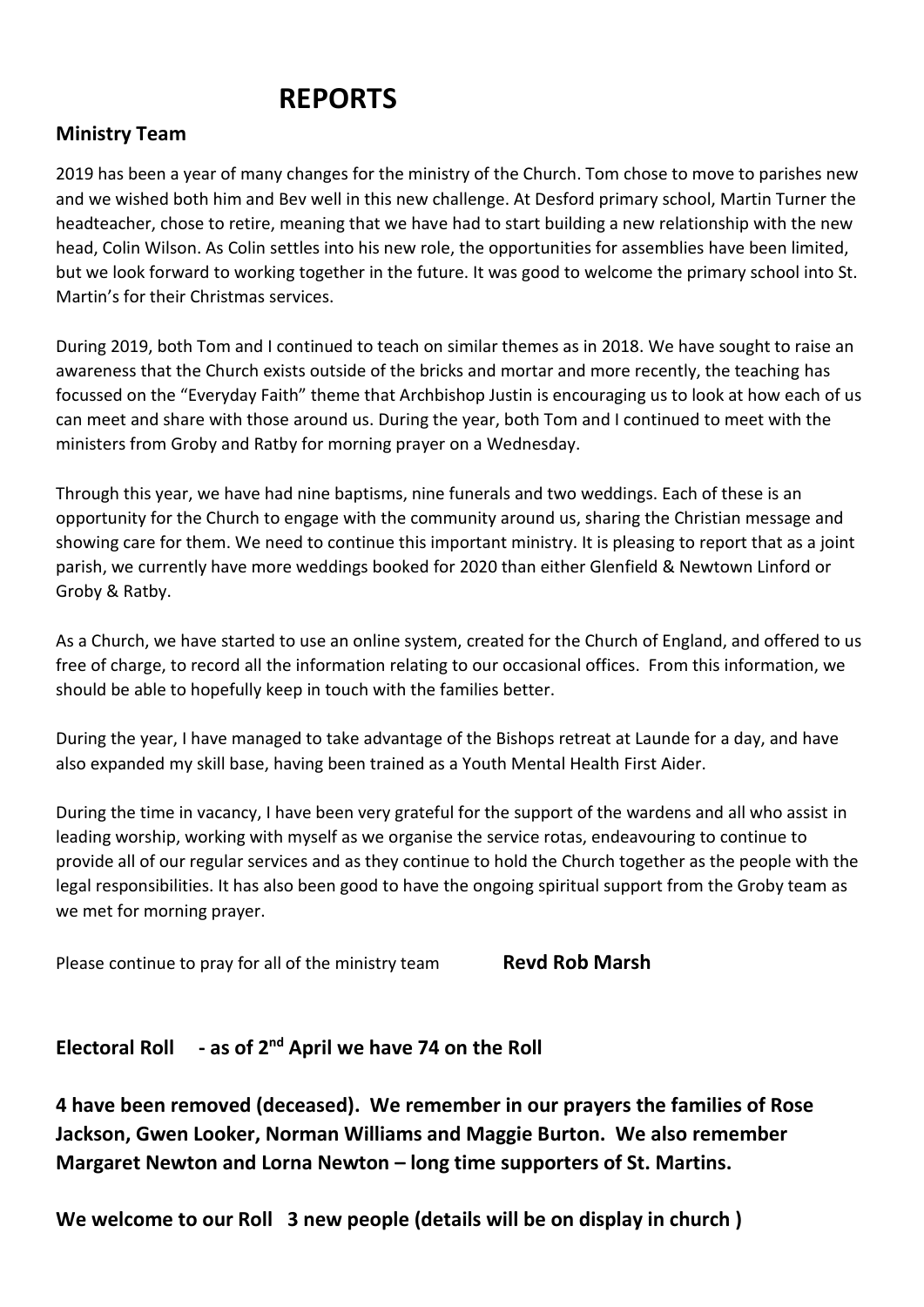## **Churchwardens Report**

Our plans to modernise the porch by moving the oak doors to the outside, replacing the existing wire gate, and installing an oak framed glass door on the inside which will feature a pattern of St. Martin's crosses have been approved and we are awaiting a revised date for the work to be carried out.

The remaining pews have been removed and the replacement chairs are in church. We now have far more flexibility in the ordering of the church and I am sure this will enhance our services and make the church more accessible for other events.

The churchyard continues to be looked after by the Parish Council and the PCC fully appreciate their commitment. Over the past year work has been carried out with the removal and cutting back of trees and bushes.

We were sorry to see our rector, Tom, leave in October and wish him and his family well in their new parish. Due to the number of people at St Martins willing to take part in services we have not had to bring in clergy from outside the parish and with the exception of the 8am Holy Communion on Christmas Day all services have been held as planned. Thank you to everyone who has helped make this happen. We have been fortunate in not having too long a vacancy and look forward to welcoming Gareth and his family to the benefice in the near future.

We are extremely fortunate at St. Martins to have a group of people who assist the churchwardens in their duties and make sure the day to day running of the church runs smoothly. There are too many of you to name but your work is greatly appreciated.

## **Nev Hammonds and Mary Collins**

#### **PCC Secretary Report 2019**

The PCC met regularly throughout 2019 in the Church, on the second Wednesday of each month except for the December meeting which was cancelled due to the exceptional number of meetings associated with the interregnum, following Tom's departure on the 13<sup>th</sup> October to take up new duties in Yorkshire. Meetings have been well attended by most people. The PCC is grateful for the support of all those who volunteered to record the minutes of PCC meetings during the first half of the year.

Our PCC meetings are important and generally lively events which cover all aspects of our activities. Regular topics for discussion included: mission and ministry; messy church and its development; the church fetes and other fun-raising activities; finance for our normal activities and for special projects, charity open days; Health & Safety, safeguarding, pastoral activities; church building maintenance; church centre activities, income and maintenance; the bell tower and bell ringing; our services and the choir. Information on most of these is included in more detail in other sections of this Annual Report. Much of the work of the PCC is delegated to our committees – Fun-Raising, Pastoral, Church Centre, Messy Church, etc.; the PCC is greatly indebted to the committees, particularly those which submit regular reports of their work. We are also indebted to every one of you, our church members, for contributing so much to the work of St. Martin's here in Desford.

We were sorry to hear that our Rector, Tom was departing. Tom served the two parishes in our joint "Desford and Kirby Muxloe" benefice during the early years following the restructuring of our Deanery. While we all wish Tom well, he will be sadly missed; the final months of 2019 have been dominated by preparations for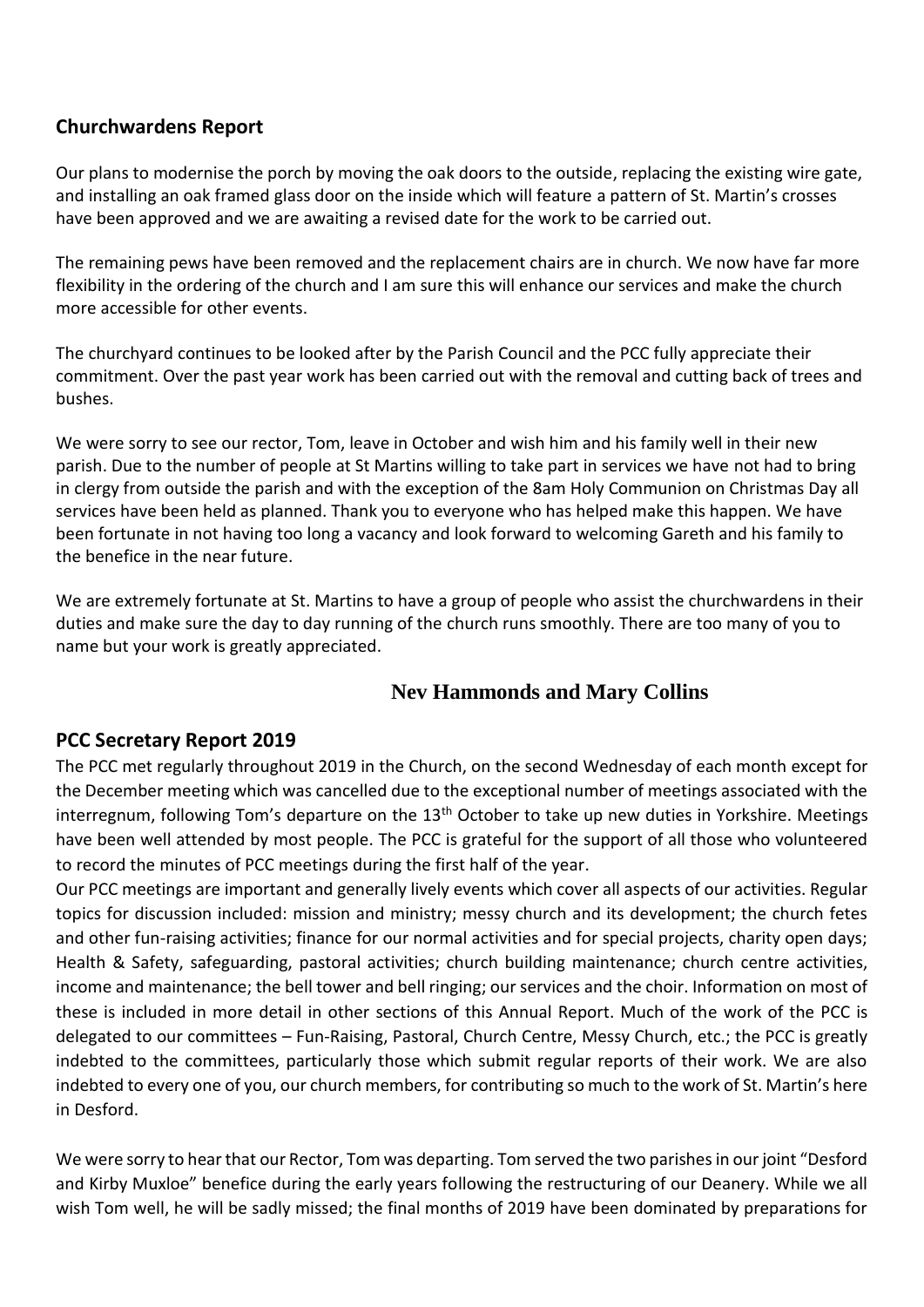our current Interregnum status; we are thankful for everyone who has, and is, working so hard to maintain our normal activities, and indeed move us forward, since October.

Finance and income continued to be areas of concern but with excellent support from our Treasurer and sensible budgeting we met all our commitments throughout the year. The pressure from the diocese for parishes to increase their Parish Gift have been considered but our regular income prohibited any changes. For 2020 we have agreed to hold our Parish Gift at £22,000; for more details see the Treasurer's Report.

We continued our discussions, planning and negotiations for upgrading the main entrance to the church and removal of pews; thanks to Nev's endeavours, we expect to see new doors and the pews replaced by chairs early in 2020.

Safeguarding of children and vulnerable adults became a serious issue, for all churches to address, early in the year following criticisms of the Church of England's approach to child protection. Our work was coordinated by Tom in the early months, the PCC is grateful to Kay Smith for accepting the role of Safeguarding Officer when Tom left, an important position which has demanded much time to prepare and guide the PCC towards becoming fully compliant with the requirements of the Diocese which we will, hopefully, achieve during 2020.

Our new "Growth Committee" report led to improvements to our dissemination of news and advertising of events; it has been encouraging that the improved information dissemination has led to increases in attendance at important services. A "SMILE" letter was distributed to all homes in the parish during November which aimed to inform parishioners about Tom's departure and the interregnum. It is encouraging to see that interactions with the Desford schools have shown further increases. The use of the churchyard for a range of community events has continued. Communications with Desford in Bloom, the Parish Council, Bosworth Academy and other Desford groups has improved over the year. It is good to see the wide spectrum of people who continue to attend concerts and other events in our church.

Our church is a healthy and living community because of the contributions made by everyone to our services of worship, messy church, pastoral activities, fund-raising etc. The PCC wishes to express its thanks to everyone who helps to sustain the work of the church.

This year has again seen handsome sums raised for charities, through our "Saturday Lunches", raffles, Children Society collection boxes and special appeals. Thanks go to everyone who supports our charity work.

## **Ray Harwood, PCC Secretary**

#### **SERVICE ROTA 2020**

#### **SIDESPERSON**

During the past year a number of people have left the sidesperson rota. This has meant we only have 13 people on the rota and two people are required each week. Whilst this may seem adequate there are some weeks when not everyone is available.

It would be much appreciated if people could give some thought to joining the rota to prevent others being overloaded.

#### **READERS**

Similarly with the readers we could definitely do with more help.

If anyone would like to join the list of readers, they would be very welcome. This would mean that the existing readers are not overloaded.

I would like to thank Sidespeople, Readers, Communion Assistants, Servers and Intercessors who have carried out duties during the year, even when they have been overworked sometimes.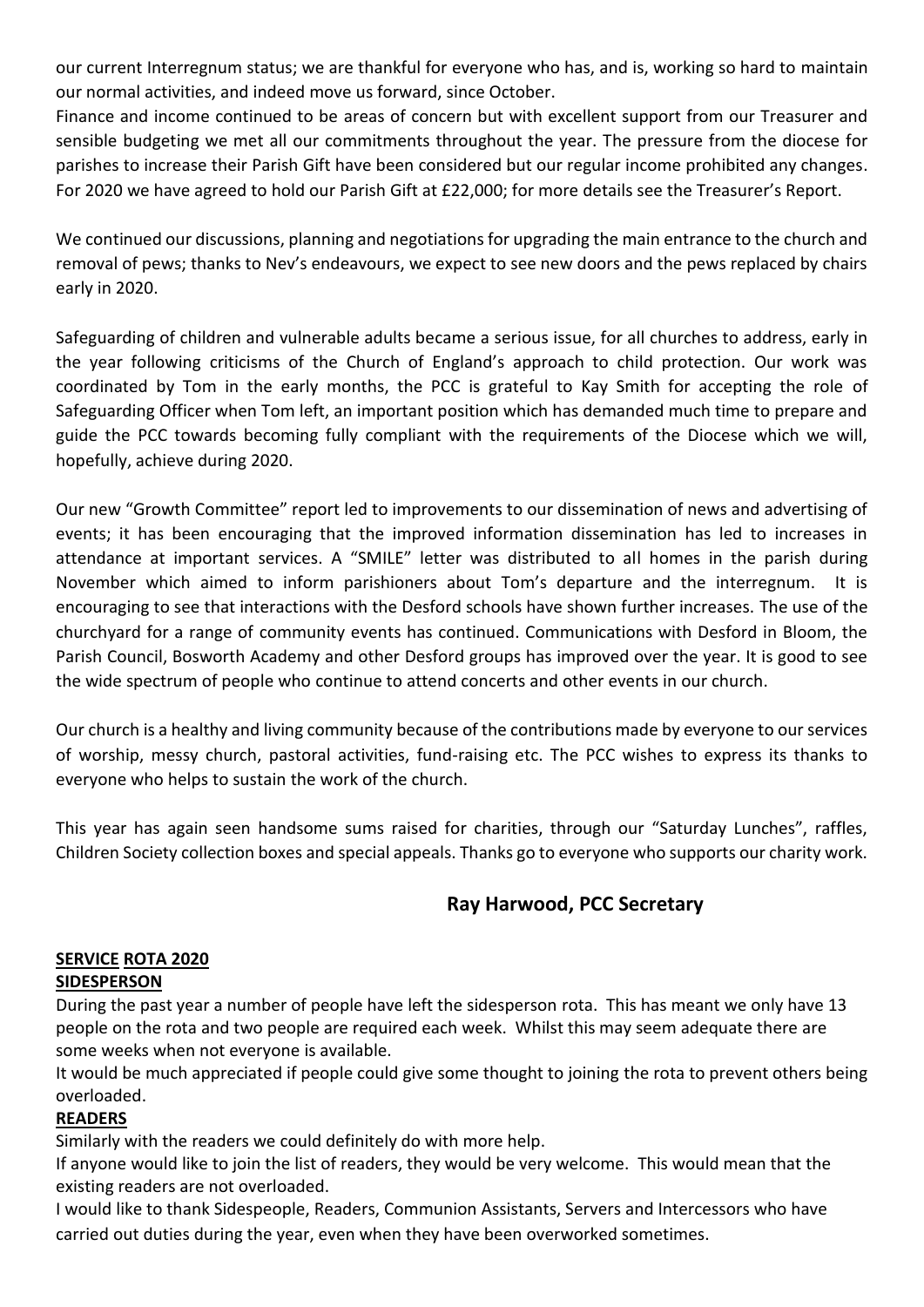Continued thanks go to Tony, Sheila and Peter for providing the information which enables me to produce the service rota.

## **Church Centre & Refurbishment**

The Church Centre continues to support the local community by the provision of a venue for social and other activities targeted at local residents and groups. The Centre is particularly interested in promoting activities which provide support for young people and groups which contribute a pastoral or society benefit, particularly within the Desford community. As a result, the largest use of the Centre is by groups and organisations whose hire fees are often at discounted rates.

The church centre committee met regularly throughout the year. Meetings were generally very well attended and we welcomed Pam, representing the Coffee & Chat group. The work of the committee has covered all the usual items of bookings, catering for lunches and other events, maintenance work, finance, renovations and other major work.

The only source of regular income is from users who pay room hire fees and our Tuesday lunches. Almost all of this was consumed by normal running expenses – full details are in the accounts. The 2019 surplus of income over expenditure was £1,953 after transferring £700 towards our refurbishment fund.

Income for renovations and special project had to be raised from other sources. We are grateful for the continuing efforts of the Coffee & Chat group and those who help with the monthly lunches. Other renovation & projects income comes from fundraising activities organised by committee members - again full details are in the accounts but many thanks to our hard working Bar-B-Q people at the Church Fete, Open Gardens, Scarecrow Festival and Christmas Tree Festival. Thanks also to the Beaufort Entertainers who donated the proceeds of their Summer Concert and our expert log cutters!

In 2019, the main renovations and improvement work involved three projects. 1. Replacement of 4 back windows plus Rainbows cupboard window with safety glass (£2,364). 2. Replacement of the lights in the main room with dimmable LED lighting (£2,222.08) and 3. Installing a new multi-socket ring main in the main room (£1,479.86).

Thanks are due to the many people who help in the background to keep the work of the Church Centre ticking over with maintenance, purchases of all sorts and especially to those who provide the catering and other duties which make the monthly lunches and Coffee & Chat run so smoothly.

#### **Deanery Synod summarised reports**

.

**May 14 2019 meeting, Kirby Muxloe PC** - The meeting was chaired by Rev Tom Ringland and the theme was an introduction to the new initiative for a centre for potential members of the clergy to have an intensive residential course at a purpose-adapted centre opposite to Leicester Cathedral. Three of the young course members were able to attend the meeting and were encouraged to explain their motivations in deciding to take the course. Apart from their varying life experiences and reasoning, there was rather little to report, apart from their worthy wishes to involve in discipleship. The meeting closed with some short points on the planned changes to procedure.

**September 2019 meeting** - unfortunately we were both unable to attend this Synod meeting as we were abroad at that time. We understand that Tom or Rob were present at that meeting.

**November 11 2019 meeting, Ratby PC** - The first part of the evening was taken up by the swearing in of the new Area Dean, Rev Richard Tretheway, the procedure being conducted by the Archdeacon and the Attorney of the Diocese. This was followed by a short introductory speech by Richard and an acclamation by all present. The rest of the first half of the meeting was taken up by an address on the progress being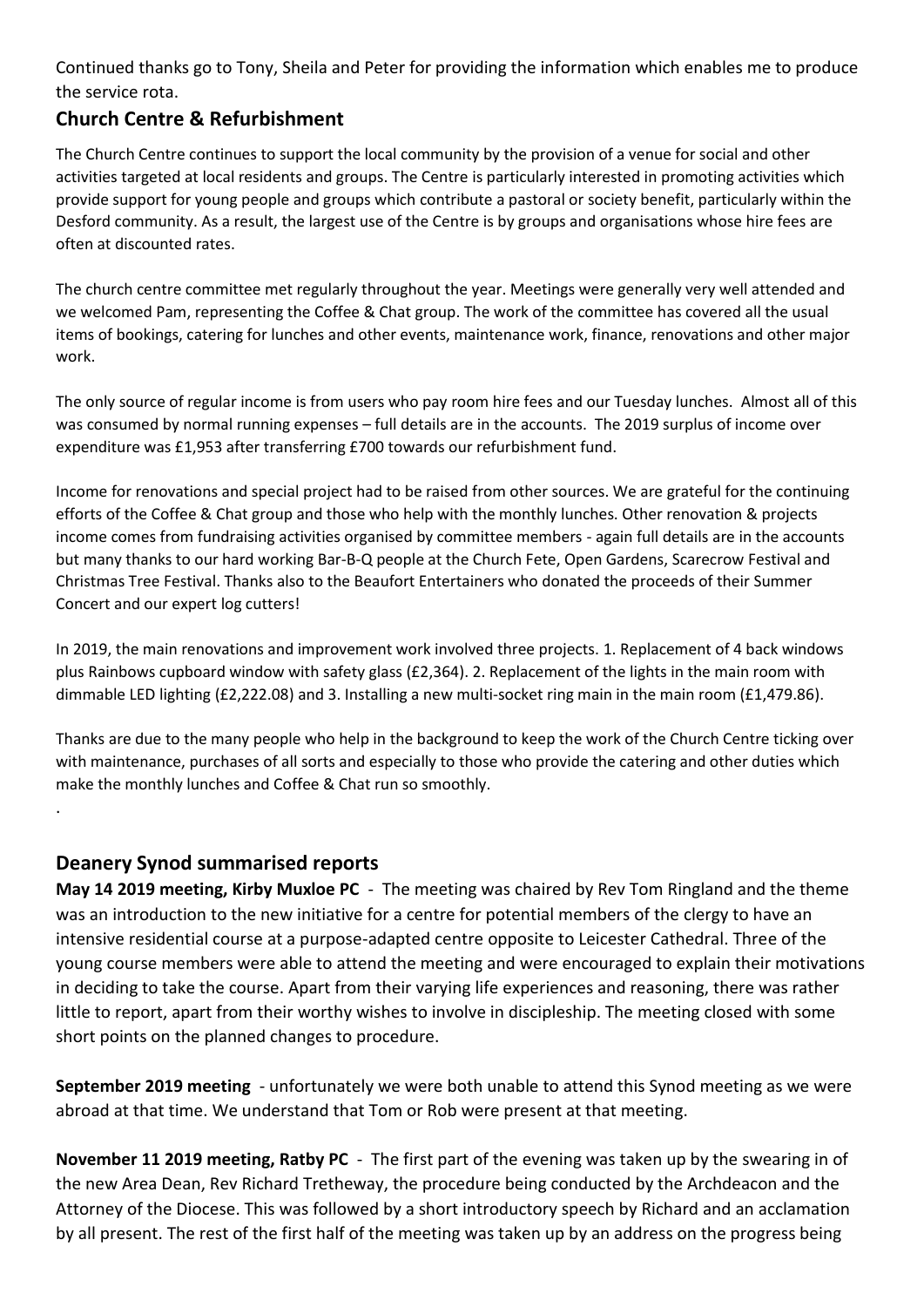made on the Diocesan programme 'Resourcing Churches'. This was delivered by the Vicar and staff of Holy Trinity, Leicester. This initiative is based on a joint Anglican/Roman Catholic plan which started in Brompton, London, in 2015. The idea being to stem the decline in church attendance by young adults (mostly in inner city areas).

The basic plan is of concentrating on a small number of (mainly) city churches (usually close to tertiary education centres, universities etc), training up staff to go out as missionaries, to go into those churches needing help, and to become part of the congregation of those churches. Almost a rebirth of those churches, but, in our opinion, not one that would work in all circumstances, particularly in rural areas. A small amount of Deanery business then closed the meeting.

**Wednesday 11 March meeting, Glenfield PC** - This meeting was chaired by the Area Dean and the topic was 'Growing a Generous Church' . This very topical and appropriate theme was about the furthering of an atmosphere of expanding our faith, encouraging discipleship and encouraging a generosity in giving of time, money and our abilities through these challenging times. Two excellent speakers used a combination of good business practice, practical church experiences and the parable of the vineyard workers in St Matthew's Gospel, to give us some very practical and encouraging ideas on how to encourage church members (and others) on how to best employ those talents and assets that are available to us in a better way, without imposing too hard a burden on those church members who often bear a disproportionately heavy load in their parishes.

The sound wisdom and lesson of the evening is that all giving, of whatever type, is firmly rooted in discipleship. A pamphlet is available on this from the meeting, if required. The rest of the evening was devoted to the Coronavirus emergency and various initiatives by the Diocese, already circulated to PCCs.

#### **Safeguarding**

We continue to have strong guidance from the Diocese Safeguarding Team with regard to safeguarding of children and vulnerable adults.

Following Tom Ringland's departure, Kay Smith was appointed as our Safeguarding Co-ordinator. Kay is the person to whom all safeguarding matters should be referred. Kay has undertaken appropriate training with the Diocese and is qualified to fulfil this role. We have retained our Independent Person to whom children or adults can also confide, Cally. Their contact details are displayed in the church, church centre and prominently on the website and given here.

Contact Kay Smith[: kaysmith29@aol.com](mailto:kaysmith29@aol.com) Tel: 07928 657736, 25 Peckleton View, Desford, Leicester LE99QF.

Our current safeguarding Policy is also prominently displayed and the PCC review this in line with professional guidance.

Our principal activity with children is Messy Church, with Awesome Youff, which generally meets monthly. Some of our congregation continue to participate with vulnerable adults in the Forget me Not group and pastorally with vulnerable adults in the congregation and beyond. Our holiday at Home did not run in 2019.

All PCC members are now required to undertake basic Safeguarding training and we are working towards this with our current PCC body. Additionally, our Churchwarden's who are now carrying substantially more responsibility during our interregnum, are now required to train to the same level as our Safeguarding Co-Ordinator. We hope that these measures will ensure that there is confidence in our Safeguarding approach being robust.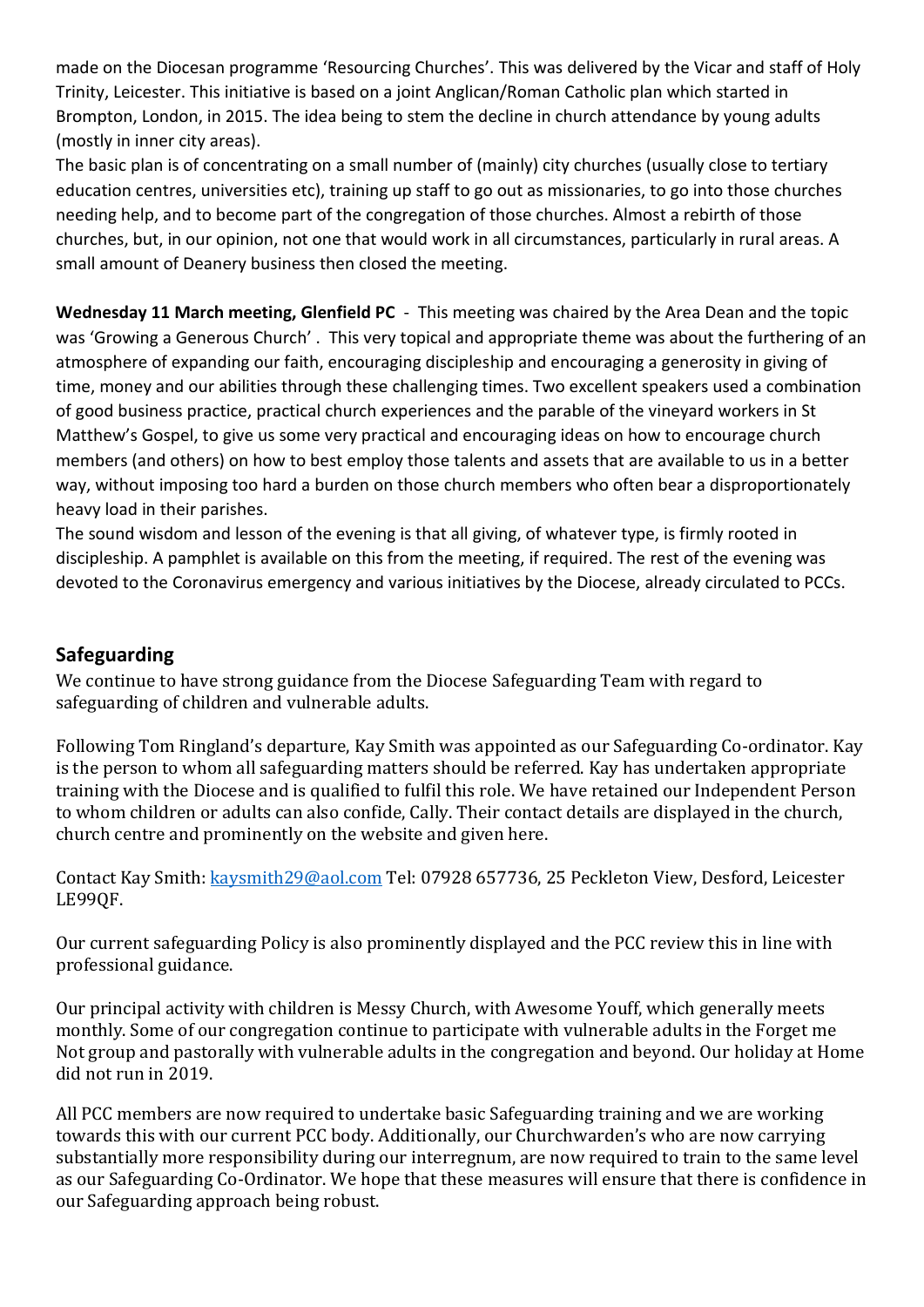#### **H & E Inspection / Report Form**

#### This form is based on the HSE form F2533 & F2534

| Date                                                                                           | 07/01/2020 | Time | Reference No. |  | 0206012020 |  |  |  |  |
|------------------------------------------------------------------------------------------------|------------|------|---------------|--|------------|--|--|--|--|
| <b>Church Premises Inspected</b>                                                               |            |      |               |  |            |  |  |  |  |
| <b>St Martins Church Centre</b>                                                                |            |      |               |  |            |  |  |  |  |
| Name and signature of safety representative taking part in the inspection<br>Name<br>Signature |            |      |               |  |            |  |  |  |  |
| Safety officer                                                                                 |            |      |               |  |            |  |  |  |  |
|                                                                                                |            |      |               |  |            |  |  |  |  |
| Particulars of matter(s) notified to PCC (include location where appropriate)                  |            |      |               |  |            |  |  |  |  |

None

Remedial action taken by PCC (with date) or explanation if not taken.

| N/A                              |             |      |            |  |  |  |  |
|----------------------------------|-------------|------|------------|--|--|--|--|
| Signature of safety Officer      | <b>XXXX</b> | Date | 07/01/2020 |  |  |  |  |
| Record of receipt of form by PCC |             |      |            |  |  |  |  |
| Signature                        |             | Date |            |  |  |  |  |

(This record does not imply that the conditions are safe and healthy or that the arrangements for welfare at work are satisfactory.)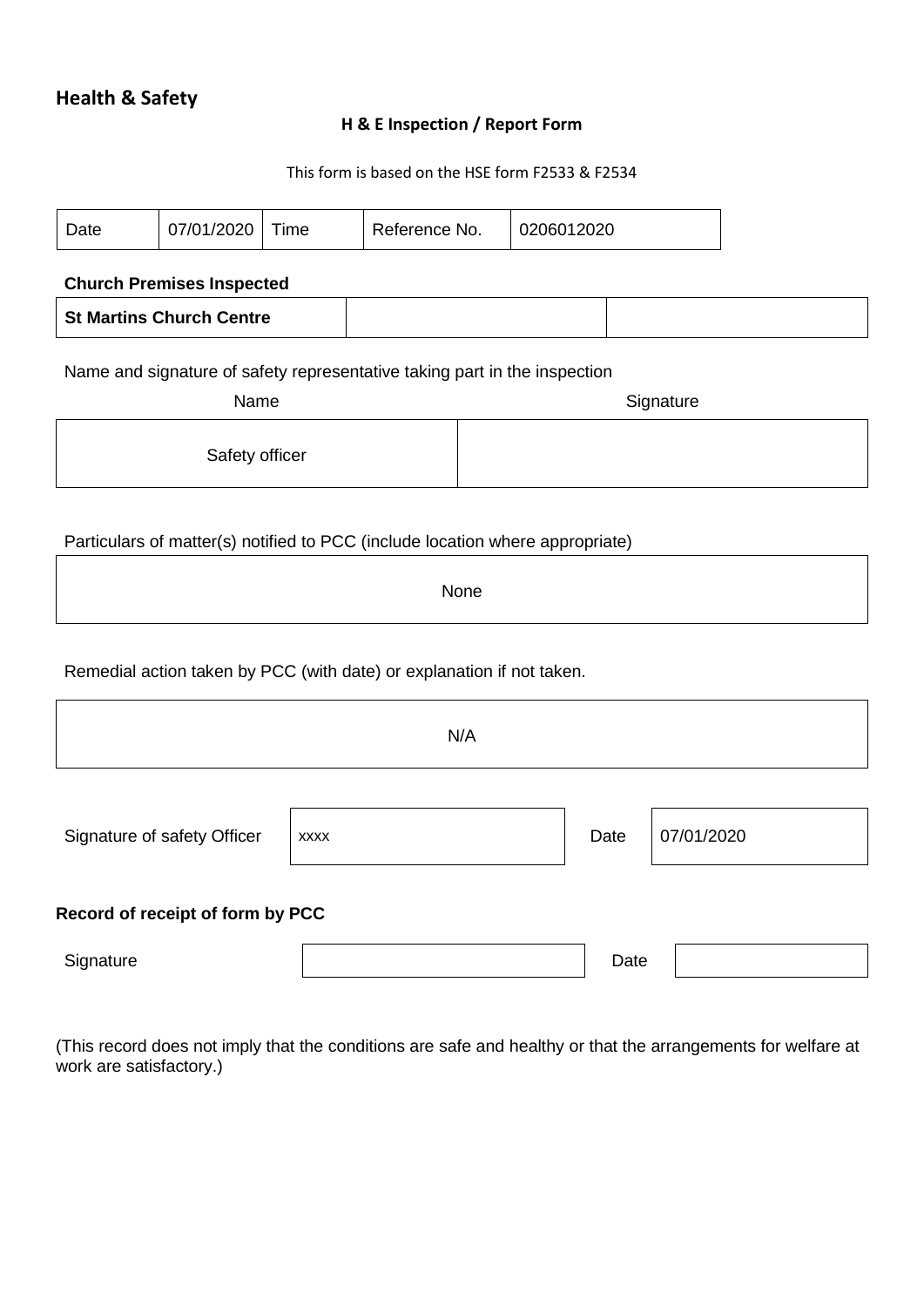#### **H & E Inspection / Report Form**

This form is based on the HSE form F2533 & F2534

| Date                                                                                           | 06/01/2020                             | Time        | Reference No.                                                                 |    | 0106012020 |      |            |  |  |
|------------------------------------------------------------------------------------------------|----------------------------------------|-------------|-------------------------------------------------------------------------------|----|------------|------|------------|--|--|
|                                                                                                | <b>Church Premises Inspected</b>       |             |                                                                               |    |            |      |            |  |  |
| <b>St Martins Church Desford</b>                                                               |                                        |             |                                                                               |    |            |      |            |  |  |
|                                                                                                |                                        |             |                                                                               |    |            |      |            |  |  |
| Name and signature of safety representative taking part in the inspection<br>Name<br>Signature |                                        |             |                                                                               |    |            |      |            |  |  |
| Safety officer                                                                                 |                                        |             |                                                                               | XX |            |      |            |  |  |
|                                                                                                | No emergency lighting system installed |             | Particulars of matter(s) notified to PCC (include location where appropriate) |    |            |      |            |  |  |
|                                                                                                |                                        |             | Remedial action taken by PCC (with date) or explanation if not taken.         |    |            |      |            |  |  |
|                                                                                                | Signature of safety Officer            | <b>XXXX</b> |                                                                               |    |            | Date | 06/01/2020 |  |  |
| Record of receipt of form by PCC                                                               |                                        |             |                                                                               |    |            |      |            |  |  |
| Signature                                                                                      |                                        |             |                                                                               |    |            | Date |            |  |  |

(This record does not imply that the conditions are safe and healthy or that the arrangements for welfare at work are satisfactory.)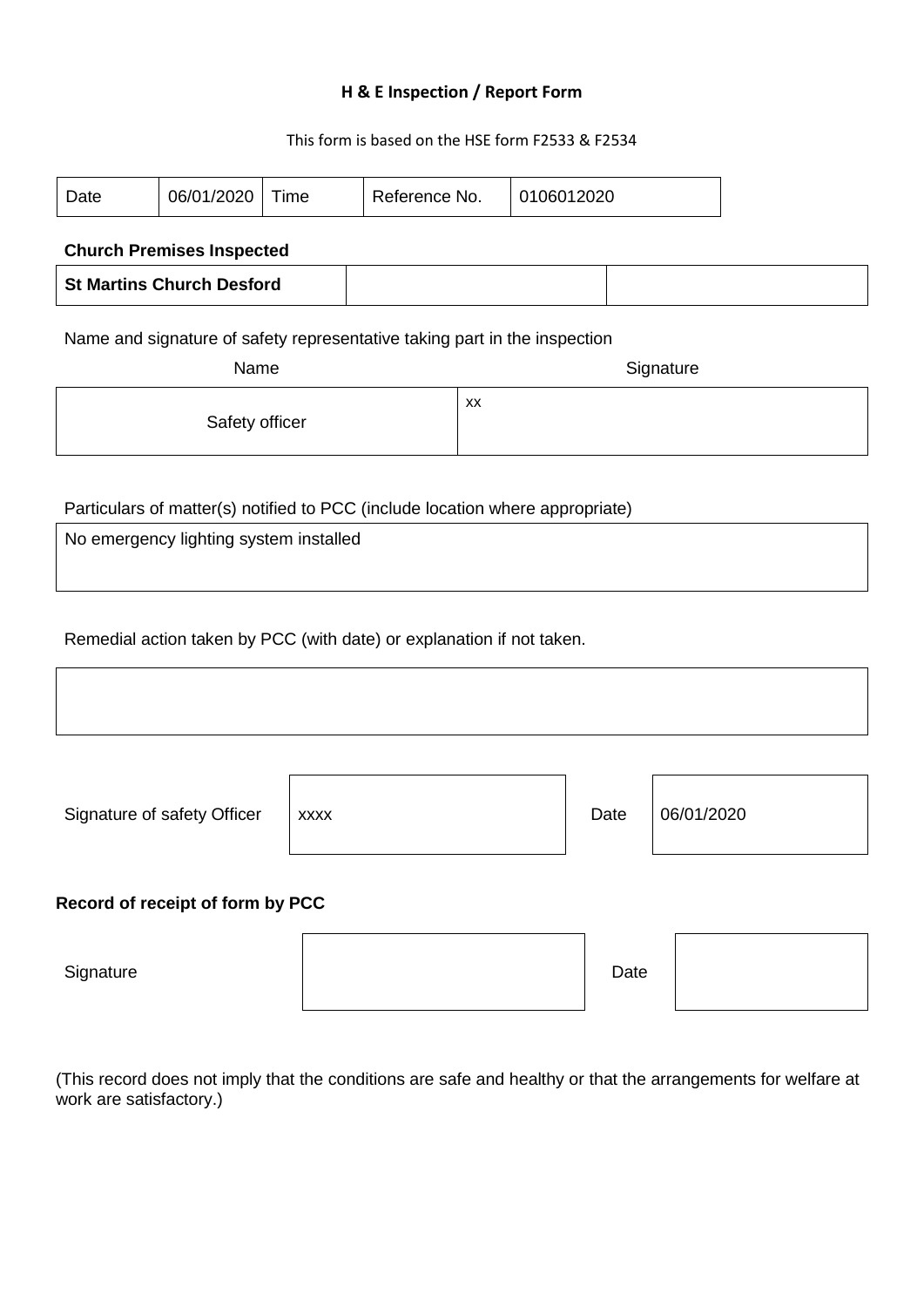## **Choir**

At the time of writing, we are entering the 2<sup>nd</sup> week of the national lockdown due to the Covid 19 virus and everything has come to a stop. In my lifetime, never have church services been cancelled, and at this time it is unlikely that the Easter services will even take place this year. It's a surreal situation we are all having to come to terms with.

As we are also unlikely to have an AGM, we as a church only have the annual report to look back on all the activities of the church, the choir included. Throughout the year the choir has not only led the congregation musically in the services, but many of the choir have again been involved in the planning and delivery of services, particularly the all age worship and Encounter services. This of course depletes the choir in these services.

As well as the weekly services the choir have sung at the parish confirmation service and supported Kay and her team from the Academy in the World Day of Prayer service earlier in March. The music sung by the choir ranges from traditional to modern and the choral pieces include composers such as Rutter, Stopford and Jenkins.

The choir spend many hours practicing the wide range of music in our existing repertoire or new pieces and it is sometimes surprising which pieces cause us the most problems during rehearsals. As the choir leader I have to make a judgement as to how many weeks are required to learn a new piece of music or to revise a previously rehearsed piece of music, and ultimately whether it is good enough to use in a Sunday service or at a major festival. It doesn't matter how many times over the years we may have sung a piece of music or how well we know the piece, it is still important to practice, not just for your own benefit but for the benefit of the choir as a whole.

As a choir we were saddened at the loss of Norman Williams who sang Tenor with us. Norman was a true Crooner and at times would drop into singing the tune for a good sing rather than sing tenor, he was a character that will be missed. This brings me to my annual plea for new members, if you like singing and fancy giving the choir a go, please contact me.

Finally, I would like to thank the choir for their support over the past year and to Mary and Peter for their assistance, skill and support.

## **Beaufort Entertainers**

Our summer concert was, as usual, well received with a mixture of old favourites and new pieces. The first had a nautical theme with pieces such as Over the Sea and the Drunken Sailor. We also included a medley of sea songs arranged by Dad which combined some well-known hymns, songs and tunes.

With a break from the norm the Christmas concert had two very distinct halves. The first half was dedicated to Handel's Messiah with the pieces leading up to the birth of Jesus followed by the Hallelujah Chorus and Worthy is the Lamb complete with full Amen chorus. Thanks must go to our brilliant soloists, Stephanie, Philippa, Mike and Qyan. The second half contained a mixture of old and new Christmas carols. A longer than usual programme but still well received.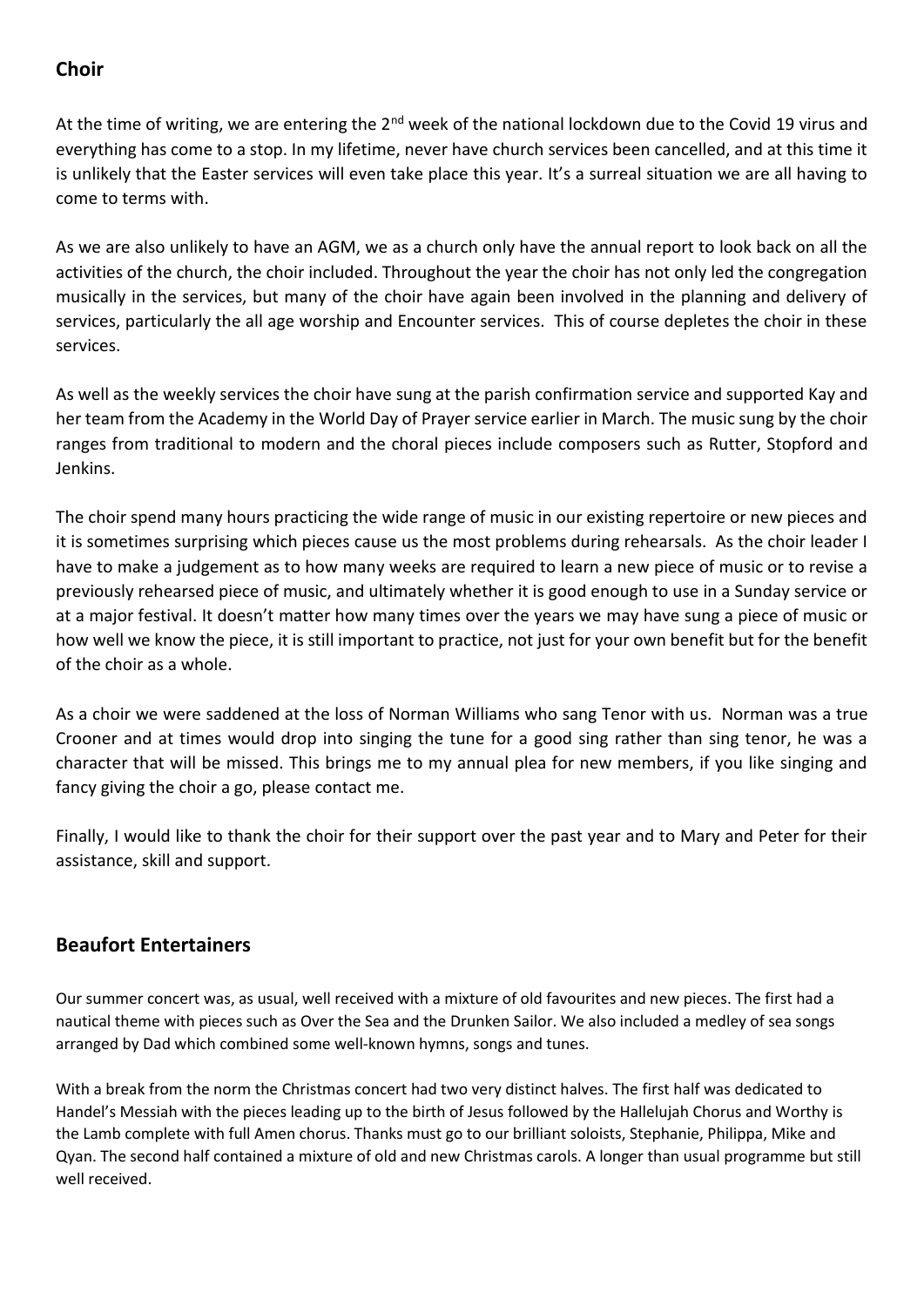We were saddened during the year by the deaths of Gwen Looker, a stalwart member of our audience, and Norman Williams, a regular member of the tenor section until his recent ill health.

I would like to thank all the members for their hard work and patience, Carl for comparing our concerts, Maggie for the unenviable job of sorting Dad's music out, Dad for his advice and accompanying us and David for assisting with the conducting and his support.

#### **Coffee and Chat**

The past year has been a successful one for Coffee and Chat, with new members attending, bringing our membership to about 40 people. We are pleased to see that the Church Centre has benefited from the proceeds and we are very impressed with the renovations and decorating. We look forward to the new blinds and chairs. The most important aspect of the club is the enjoyment which members find when meeting their friends and neighbours. A number of people have stated how much they enjoy coming and one woman brought us a card thanking all the helpers. This is just what I wanted the club to be - a place where people can meet to chat and enjoy themselves.

May I take this opportunity to thank all the helpers who turn up each week. Without them we could not continue. Especial thanks go to Ewan and Liz who put out the equipment each week. Also to Pat who gives so much of her time to C&C. We have been lucky to have Zoe Adcock who comes every week to help. A big thank you to her.

We were very surprised and delighted to be recommended for a Community Award last June. We received a "Runners Up" medal presented by the Mayor of Hinckley. (This is displayed in the porch) Three of us went to a presentation lunch which we very much enjoyed.

It was with great sadness that at the time of writing, we have had to close (due to the Coronavirus). It was the only sensible thing to do under the circumstances and we hope that when this disaster ends we shall be able to meet again.

#### **Parish News**

.

The number of people buying the magazine has continued to fall, with less than 250 out of a growing number of households in the parish. The church continues to subsidise the production of the Parish News from General Funds as the PCC regard it as part of the mission of St Martin's. Hopefully, the way forward will be discussed when we have a new Rector.

We have lost another distributor during the year, but found a willing replacement and to our distributors who continue to do a small round in addition to distributing the magazines. Grateful thanks to all our distributors.

Thank you to those who continue to write occasional or regular articles. We would love to receive more contributions. We have kept a small number of advertisers, thanks to the efforts of Mary Collins.

Finally, thank you to Dean & Nicky at The Graphic for continuing to print and deliver the magazine to us.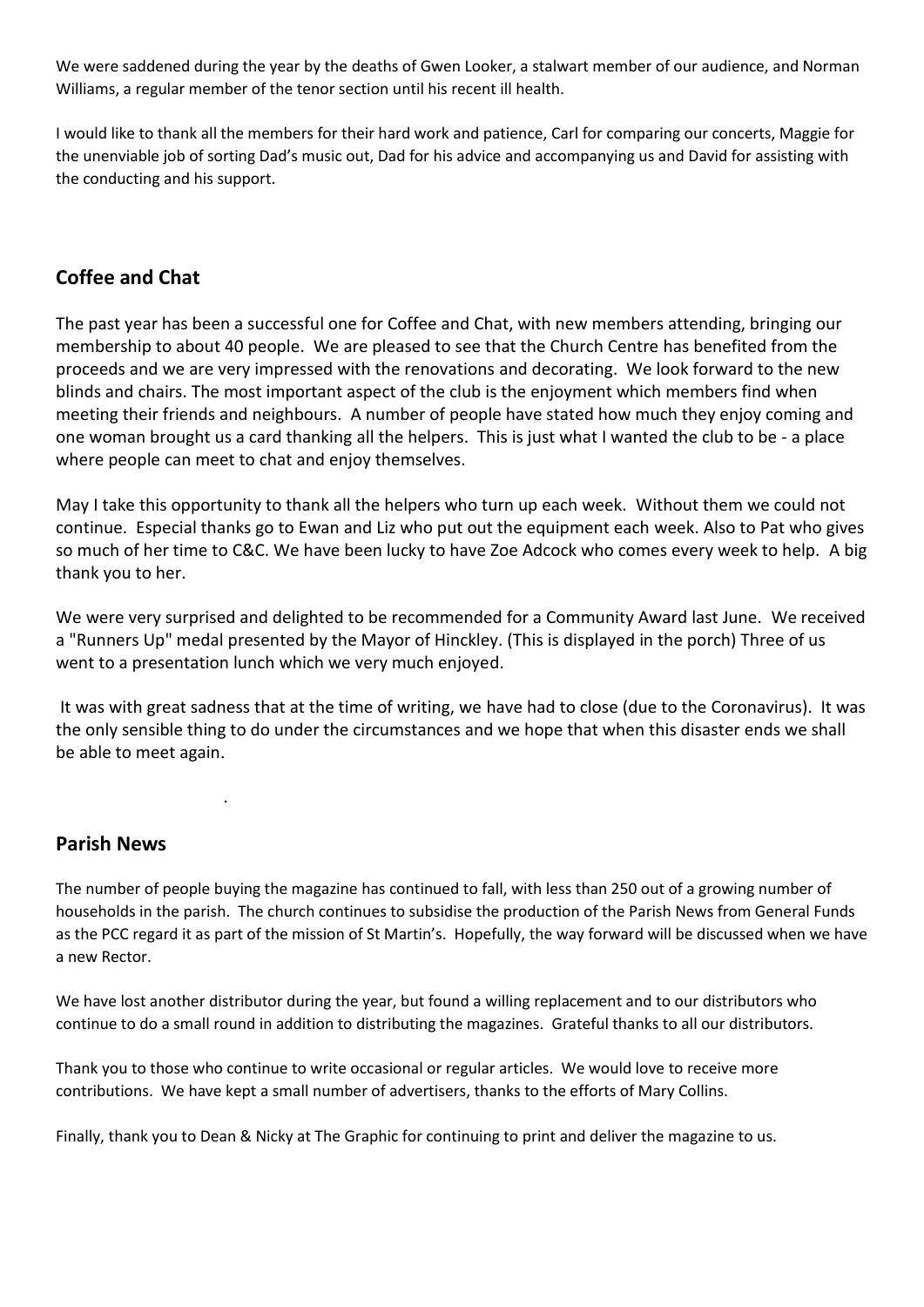## **Pastoral Group**

The pastoral team met on several occasions throughout the year to discuss several pastoral situations. These have included care and support to several single or housebound people living in the parish. There have also been outings to tea shops and garden centres, enabling those who are house bound to enjoy a time out of their homes.

Our commitment to providing services at Honeysuckle Farm has continued on a regular basis, led by Peter to accommodate a regular service for them, but this has not been sustainable. It has hoped that once we are out of the vacancy, we can try and start again with Kirby House.

#### **Rev. Rob Marsh & Nev. Hammonds**

## **Bellringers**

The Desford band of church bellringers is composed of 6 people, during the year, we have been joined by a learner and, on our Monday practice night, by 3 Ratby ringers. The handbell ringers have practiced in church on a Tuesday and performed on a couple of occasions over Christmastide 2019.

The band of church bellringers has continued to make good progress during the year, with everyone trying their best to improve their ringing as well as their striking of the bells. Particular mention should be made of Kay, who, having learnt to handle a bell, is now successfully ringing rounds with the rest of the band. Also, Dan is now able to ring the Tenor "behind" when we ring Doubles methods.

On our Monday practice nights, our method ringing repertoire has increased a little bit from last year, as we are confidently ringing both Kent Treble Bob Minor and Cambridge Surprise Minor, though not regularly. Because of the lack of ringers at times, we are ringing more Doubles as well as Minimus methods (when there are only 4 ringers). We have tried to ring the bells for every Sunday morning service and we have rung for all of the weddings at St. Martin's when the bells have been requested.

In October 2019, we had another inspection of the bells and bell frame by Taylors of Loughborough, which highlighted that 3 major items of work are still outstanding. The entire bell frame needs cleaning, treating for rust and re-painting, at an estimated cost of £6,856 + VAT. The clappers need removing from the bells before being rebushed, annealed, have their balls built up and reground before being put back into the bells, at an estimated cost of £1,396 + VAT. Finally, the Tenor (heaviest bell) bellpad needs replacing at a cost of £419 + VAT. The PCC has agreed to prioritise these essential repairs and maintenance by early 2021 at the latest.

Although, on paper, the number of Desford bellringers may have increased by one over the past year, there's still plenty of room for more people to join us. So, if anyone would like to learn to ring our church bells or handbells, for which you need no prior knowledge or experience, then please get in touch with Mark Banner, our Ringing Master, on 07897-001053.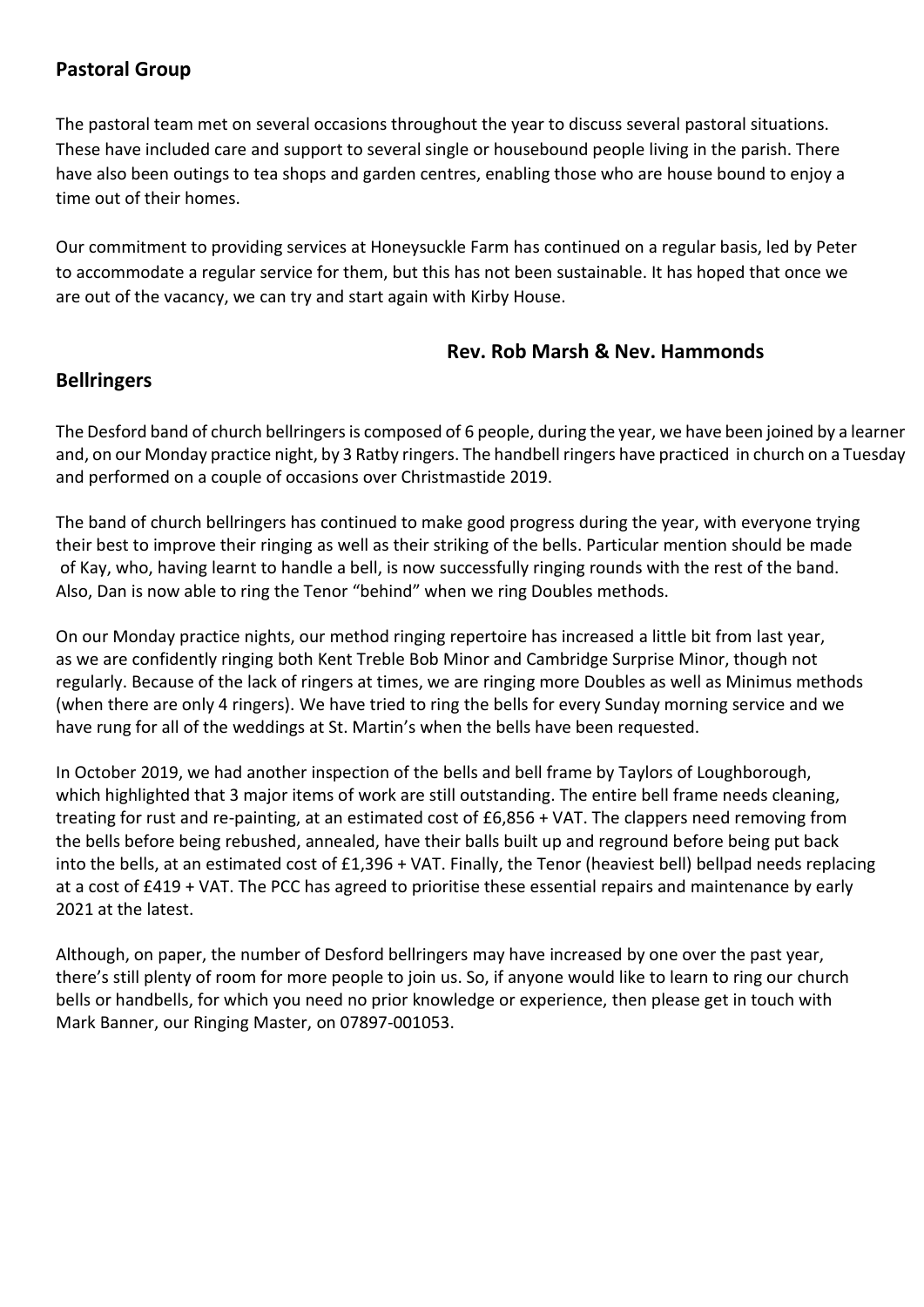## **St Martin's craft group**

The sounds of laughter and chatter echo around the hallowed walls of St Martin's on a Thursday morning. Clustered into the café area of Church we knit, sew, eat the illustrious food prepared by Mick and Dennis, and talk a lot. Indeed our numbers might exceed the available space by the servery, removal of the pews may enable a move into the centre of Church…...but then we would miss the company of our men in the kitchen, serving us coffee and cakes. Think we'll continue to squash in!

We have welcomed new friends from Barlestone and Newbold this year. Our challenge for 2020 is to knit a Christmas Tree for the Christmas Tree Festival (thank you Joyce for your brilliant idea!).

In October we met for lunch at Rothley Court, and we were looking forward to a talk by Clive Rushby on the 'Home Guard' in March. However the Corona virus outbreak meant that this, and a Spring lunch, have had to be postponed.

Between us we produce items for St Martin's Church fairs, local charities, or our own personal projects. Please come and join us, you don't have to be a 'crafter' - you are welcome to come for the coffee and cake! We meet weekly on Thursday mornings in Church between 10 and 12.

*(meetings are currently suspended due to the Corona virus, contact me for updates 01455 824014).*

## **Messy Church**

Our fourth Sunday Messy Church session continues to be well supported. Families experience the traditional Messy values of being Christ centred and for all ages based around sessions of creativity, celebration, and hospitality. Messy Church offers families an encounter with God in a fun and engaging way. It is also an opportunity for the church to place itself in the heart of the community and offer hospitality and teaching around bible stories to families who appreciate a more informal approach to worship.

The St Martin's volunteers have continued to generously support Messy Church and they encourage the children to engage with the activities and beautifully explain the connections to our bible themes. In 2019, we have continued to work hard to make our sessions engaging and memorable. Examples of our monthly themes have been the Easter story, (grateful thanks to Mike in his construction of a spectacular tomb of Jesus), using the materials of Thy Kingdom Come in teaching how to pray, Blind Bartimaeus and Harvest (including the giving to others). In this regard we set our families a challenge to prepare a faith bag at the session and go out and give it to a homeless person. Most recently we have also taught the meaning of, and the Christian traditions of, Lent.

Messy church continues to support a tree at the Christmas Tree Festival with a Nativity theme, a strong reminder to all that Christmas is all about the birth of Christ not just about Santa and presents.

I continue to receive reports from around the village of how the children who engage with Messy Church are heard to talk openly and in the most surprising ways about Jesus and the way he teaches us to lead our lives. Proof if ever were needed that in some small way, Messy Church is bringing the good news of Jesus Christ to young people in our community. Additionally, we were delighted to see three young people connected to Messy Church being confirmed by Bishop Guli.

Please pray for the volunteers that lead Messy Church and for the spirit of God to be present at these sessions. With Many Messy Blessings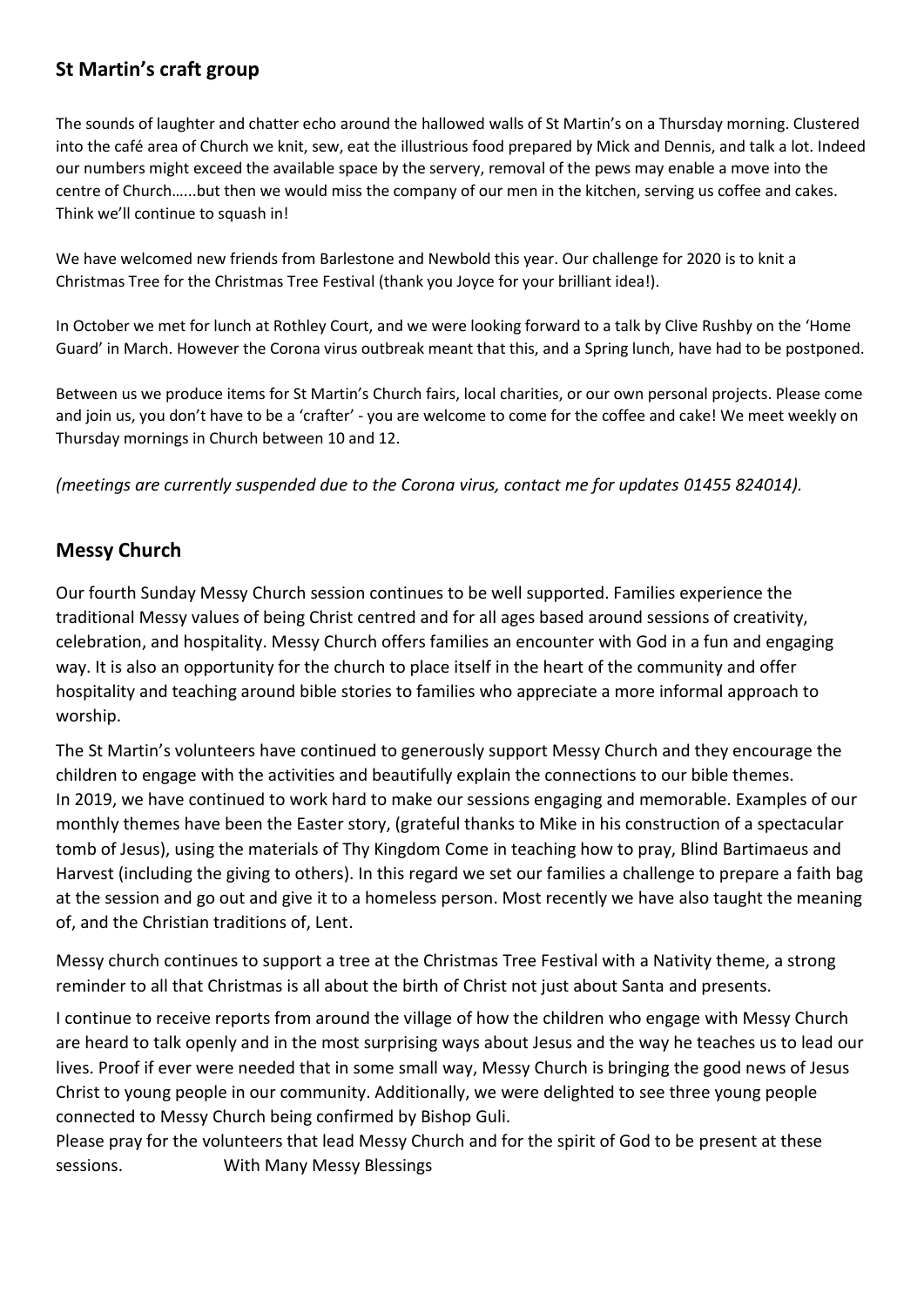#### **Awesome Youff**

We have done many activities in our short time together this year, in addition to learning more about God and his purpose for us. We have made and tossed pancakes, taken part in the Christmas production, acted out a Bible story using puppets and made toffee apples (which parents thanked us for as it stopped all of the young people talking, as they stuck their teeth together).

We thank Kay again for all her support and for the whole team (especially those who provide the wonderful meal afterwards). Our numbers remain between 3 and 7 most months. We think that the whole future of our youth attending needs to be reconsidered and things such as the times of our All Age Service be looked at as family life has now changed and many more young people do sports activities on Sunday mornings.

Perhaps this is something for the P.C.C. to look at. Please continue to pray for the work of all our young people.

#### **St. Martin's Website**

#### **[www.stmartinsdesford.org.uk](http://www.stmartinsdesford.org.uk/)**

Our website continues to be used on a regular basis, on average we get around 250 views a month. 47% of people are finding the site direct and 53% are using search engines, with half using mobile devices.

Big events like our Christmas Tree Festival attract lots of people to the church and to our website, so this shows how important it is to keep our website up to date with new information and events. This can be from anyone not just the usual 2 people passing info on. Our calendar page is regularly updated, please use this as you first port of call to see what's on.

Contact details are on the website so it is fairly easy to get in touch with me. So please email anything you feel should be on our site and I will do my best to add it.

New photos of the church Centre have been taken and will be updated in the coming weeks. Once the pews are out and the new doors fitted I will also add new photos of these and update our virtual tour which should be finished in the next few months.

I am always looking at ways to improve the website so if anyone has any views or ideas please send an email and let me know.

Don't forget to keep checking our website and Facebook pages, for all the latest news and information.

**Important Notice**, all material on St. Martin's Website is Copyright © of St. Martin's Church Desford and may not be used on other sites without express permission. If you would like to use any images then please email me so I can give you a high resolution copy.

#### **Email: webmaster@stmartinsdesford.org.uk**

## **Fun(d) Raising**

Where does the time go? It seems only yesterday that I was compiling the 2018 report and here we are one year later reviewing another 12 months past. Time does go fast when you are having 'fun' so the saying goes, but along with having fun, a great deal of planning, organisation, hard work, and dedication are required to ensure that planned events not only happen but are successful. And they have been, in raising more than £7,800 for our general fund, but more importantly in enabling us to welcome those outside our great oak doors to come and meet with us, as we go out into the community to meet with them.